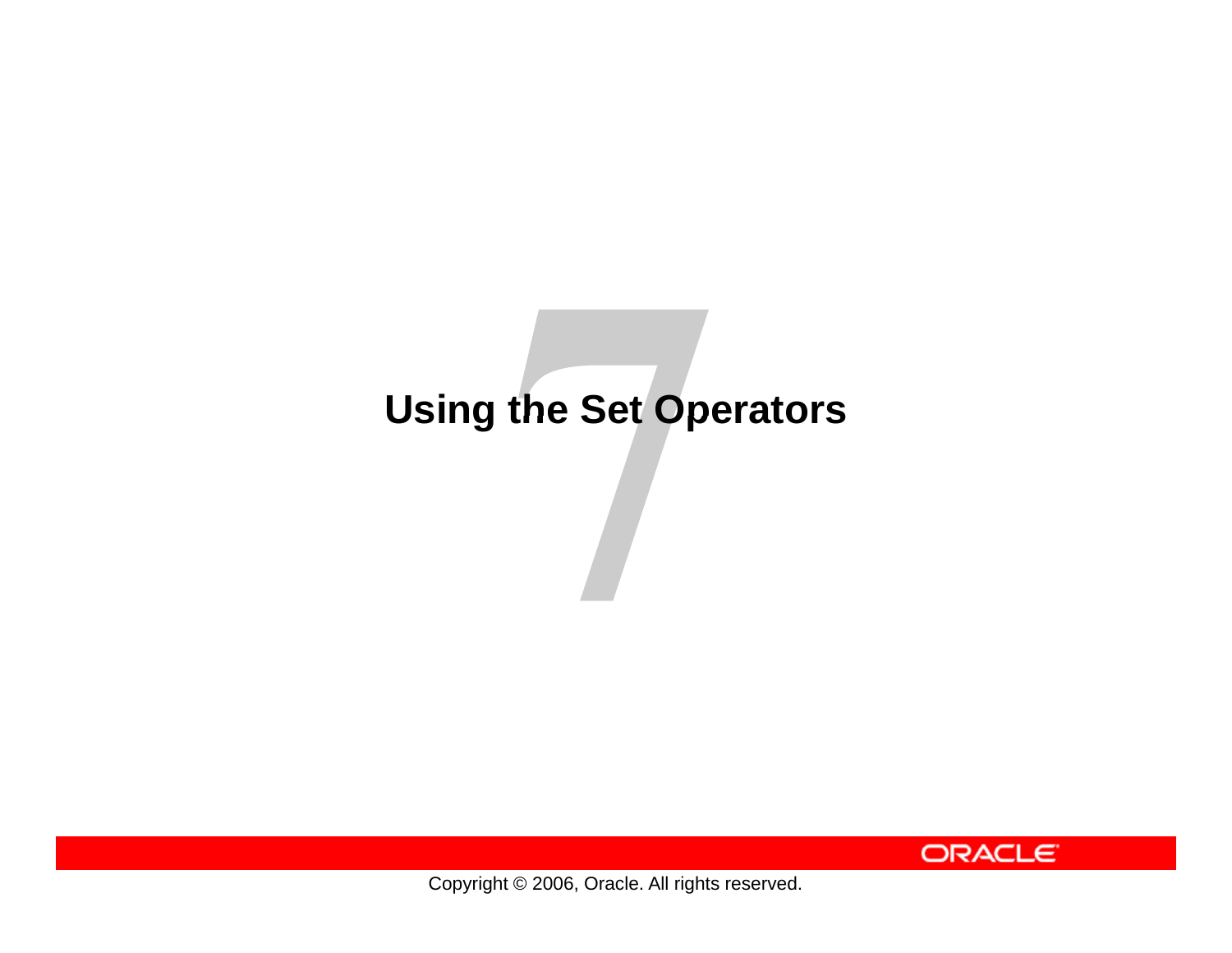# **Objectives**

**After completing this lesson you should be able to do this lesson, the following:**

- $\bullet$ **Describe set operators**
- $\bullet$  **Use a set operator to combine multiple queries into a single query**
- **Control the order of rows returned**

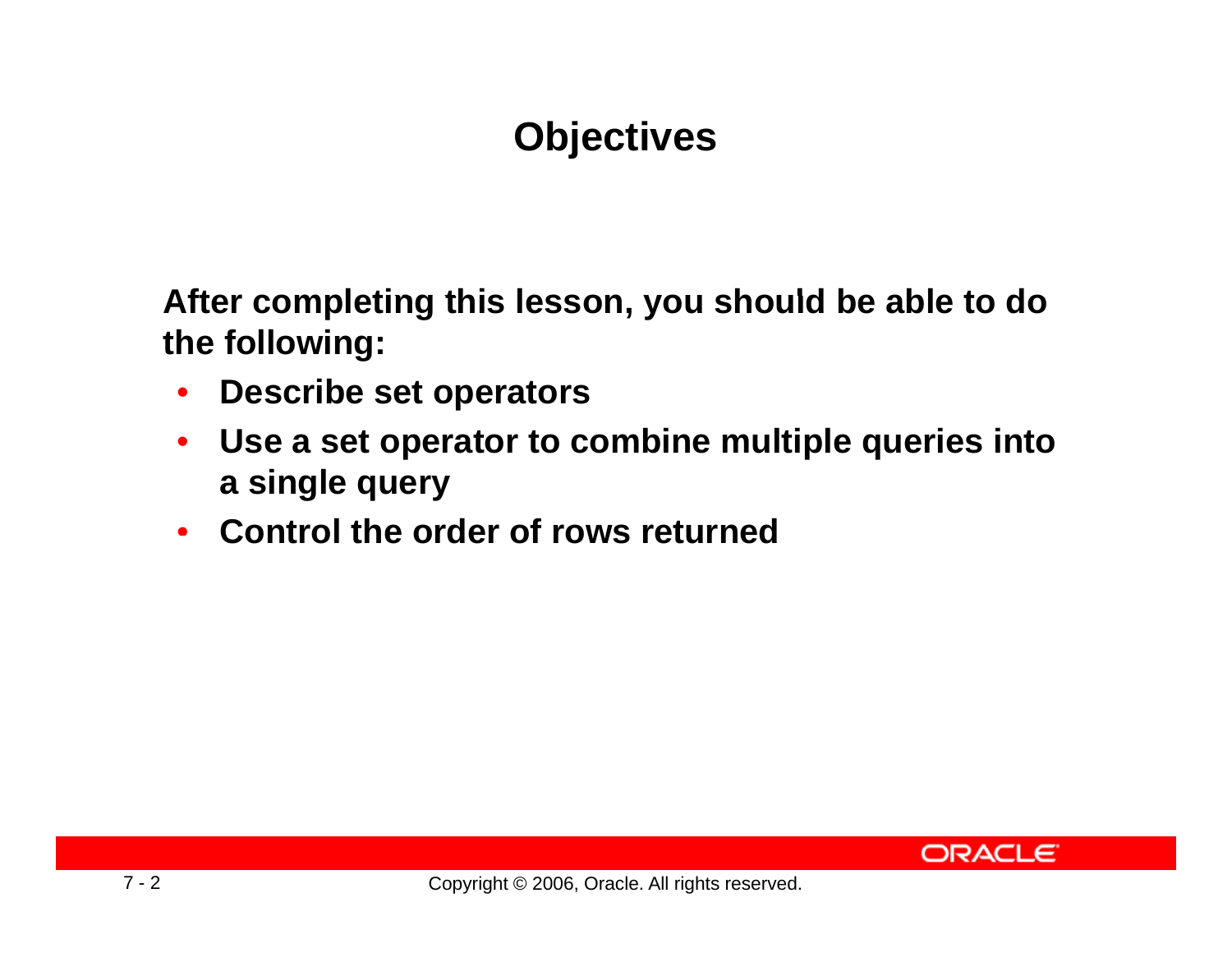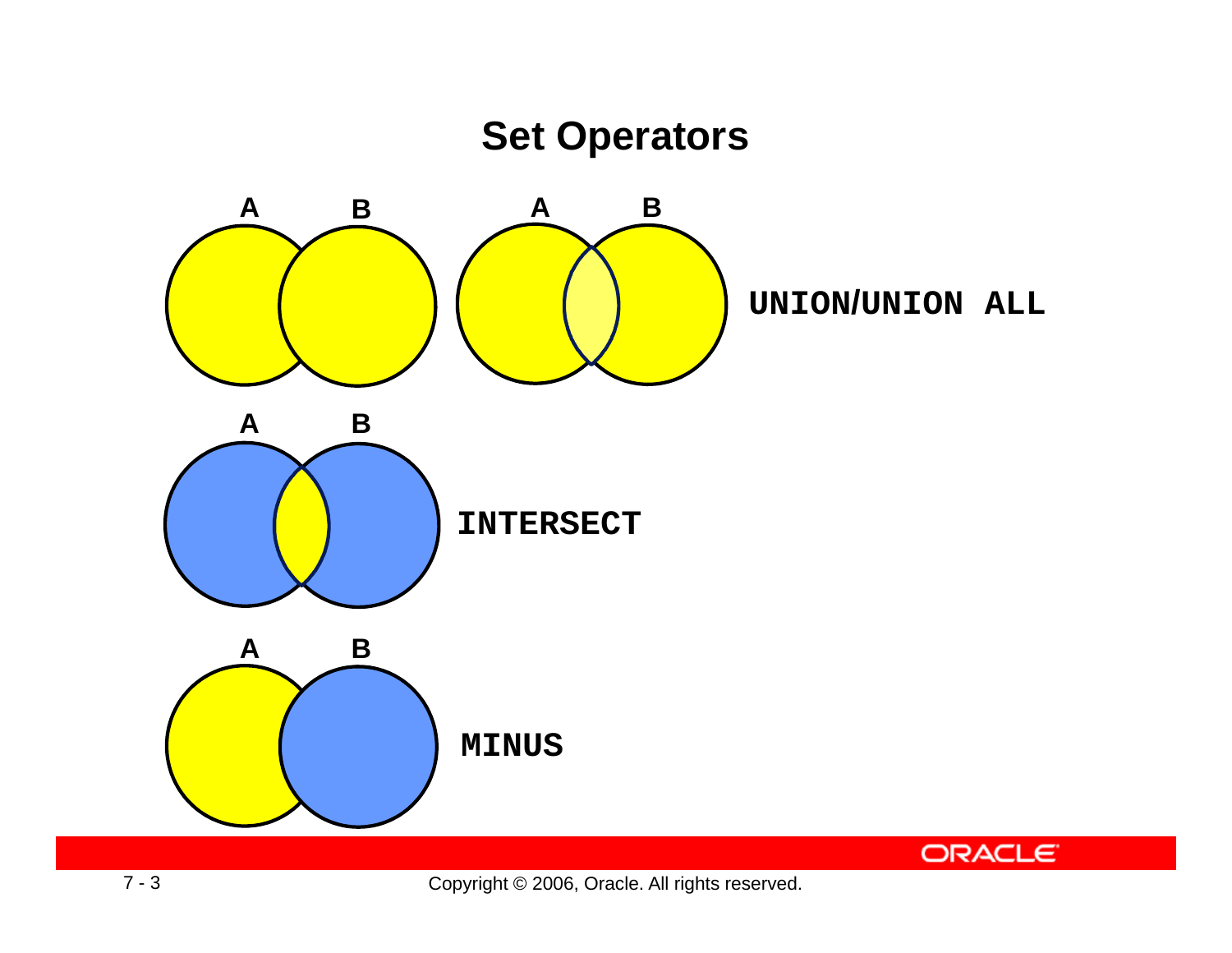## **Tables Used in This Lesson**

**The tables used in this lesson are:**

- • **EMPLOYEES: Provides details regarding all current employees**
- $\bullet$  **JOB\_HISTORY: Records the details of the start date and end date of the former job, and the job identification number and de partment when an employee switches jobs**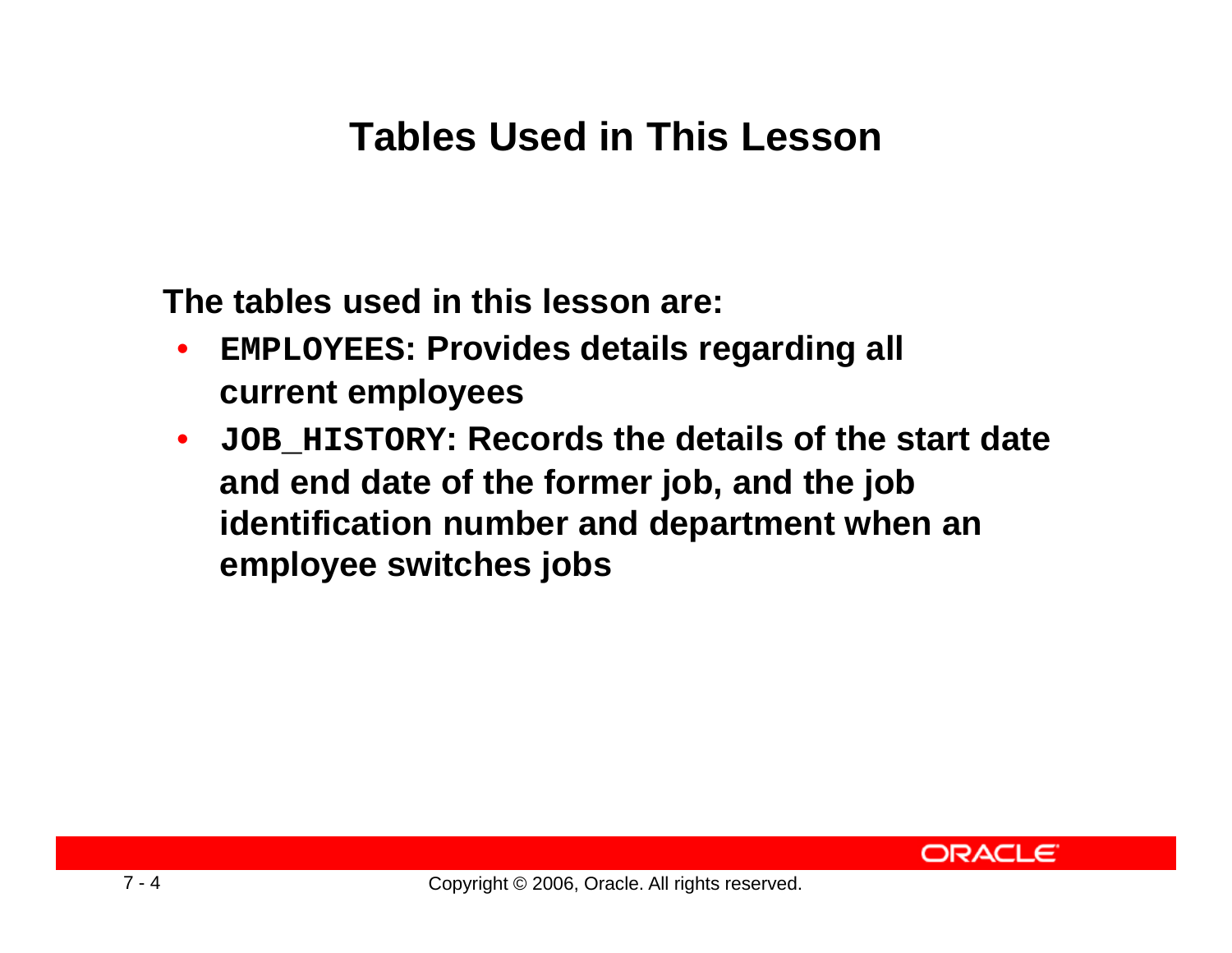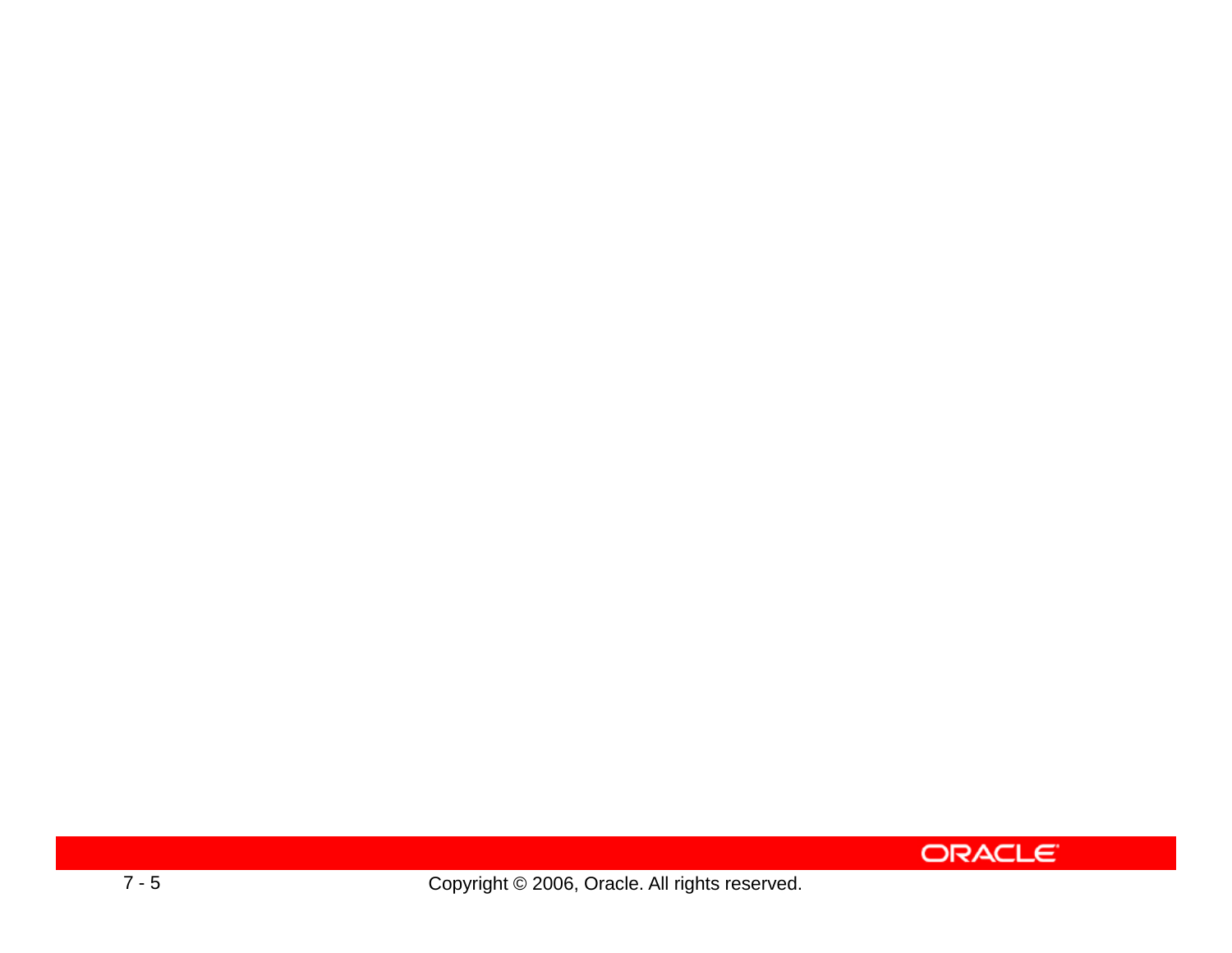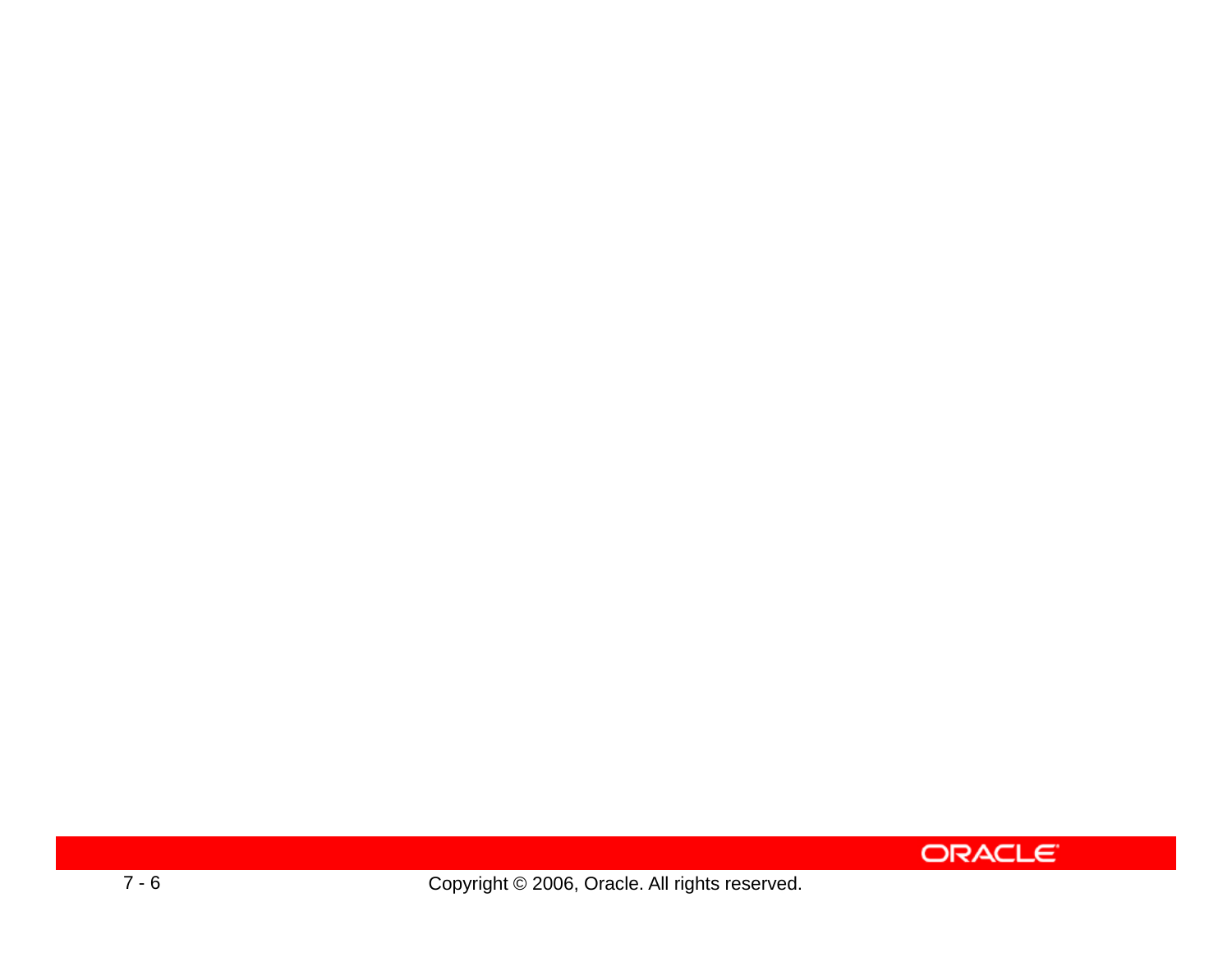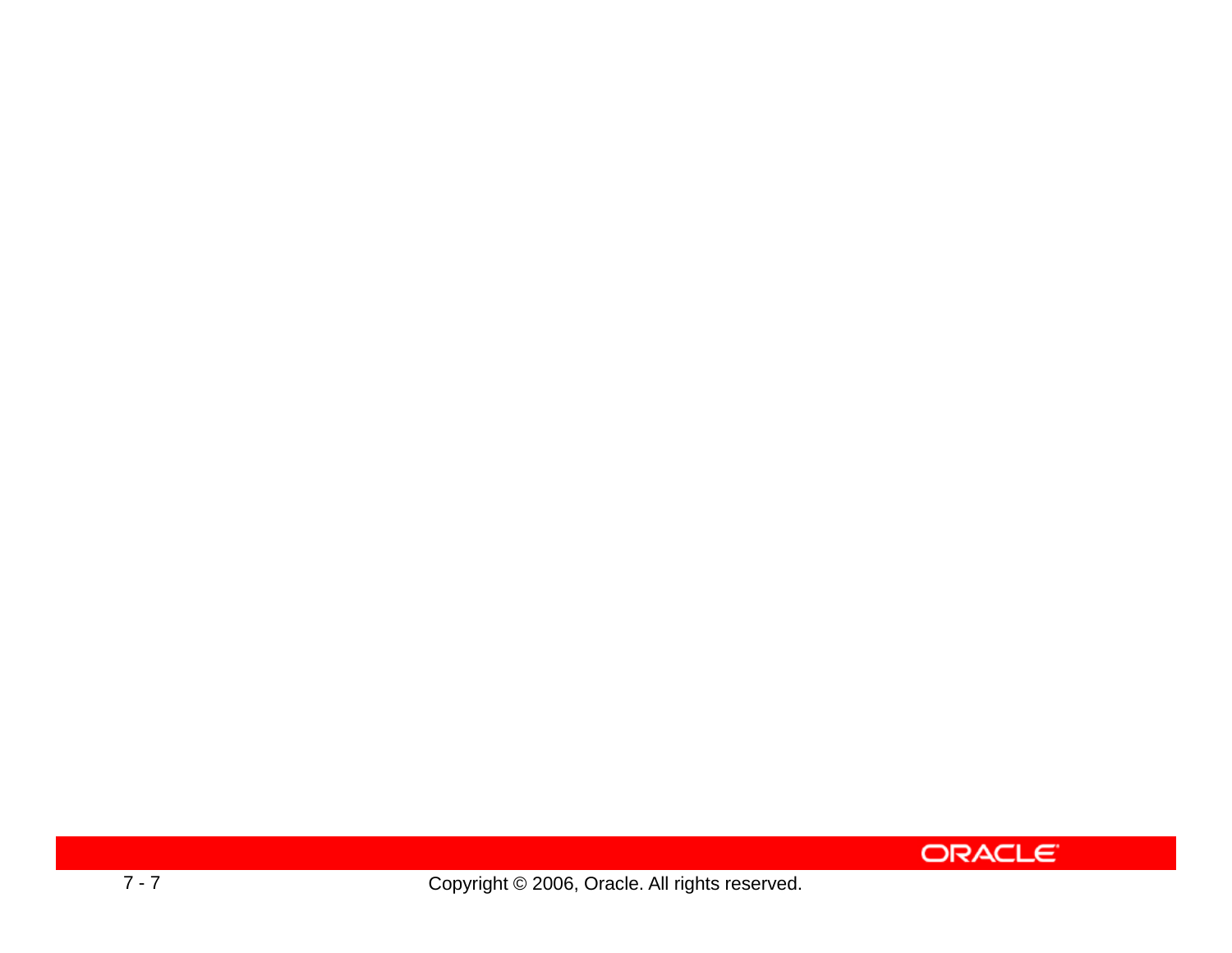## **UNION Operator**



**The UNION operator returns results from both queries after eliminating duplications.**

Copyright © 2006, Oracle. All rights reserved.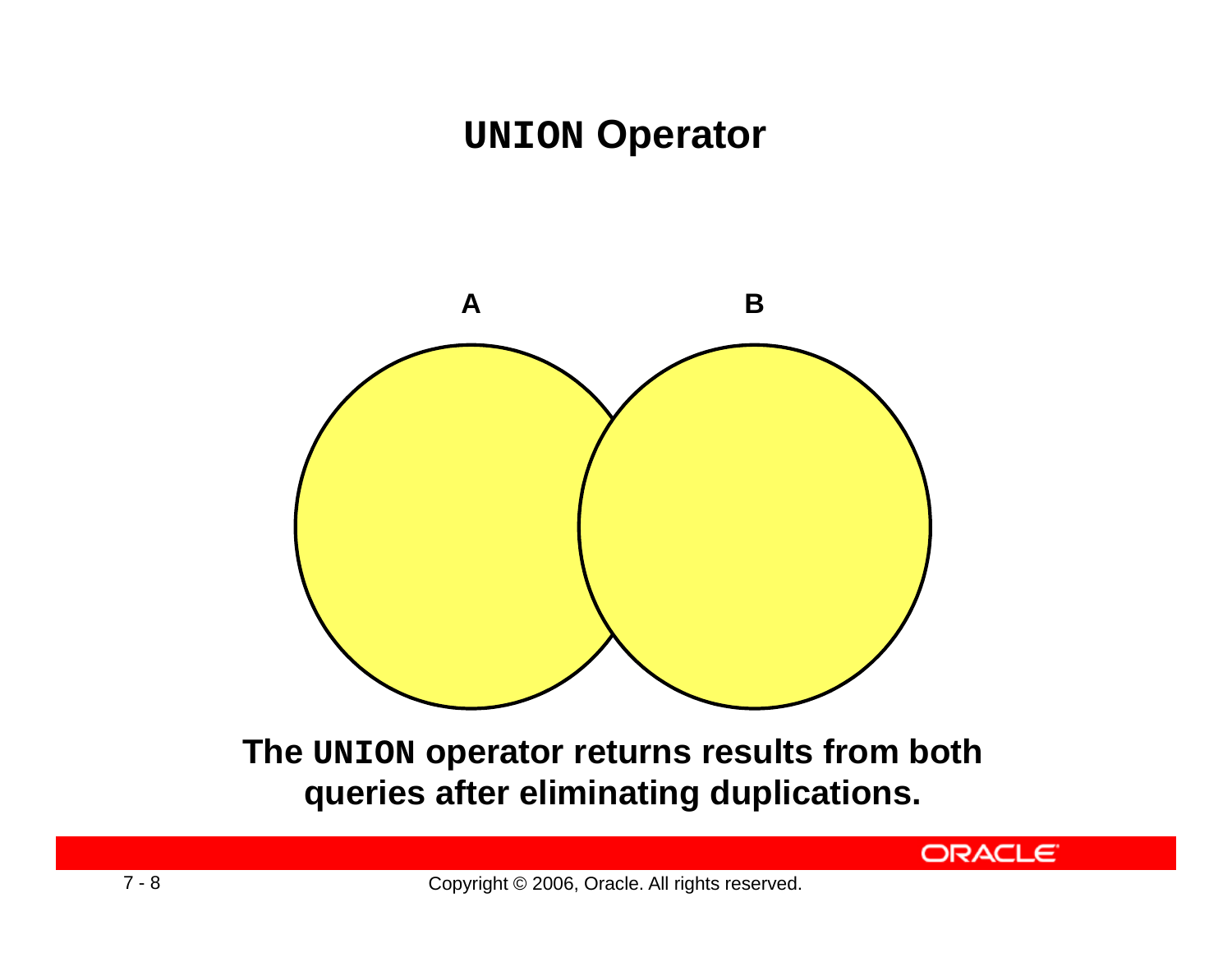## **Using the UNION Operator**

#### **Display the current and previous job details of all employees. Display each employee only once.**

|             | SELECT employee_id, job_id |  |
|-------------|----------------------------|--|
| <b>FROM</b> | employees                  |  |
| UNION       |                            |  |
|             | SELECT employee_id, job_id |  |
| <b>FROM</b> | job history;               |  |

| <b>EMPLOYEE ID</b> | <b>JOB ID</b>  |
|--------------------|----------------|
|                    | 100 AD_PRES    |
|                    | 101 AC_ACCOUNT |
| .                  |                |
|                    | 200 AC_ACCOUNT |
|                    | 200 AD_ASST    |
| .                  |                |
|                    | 205 AC_MGR     |
|                    | 206 AC ACCOUNT |

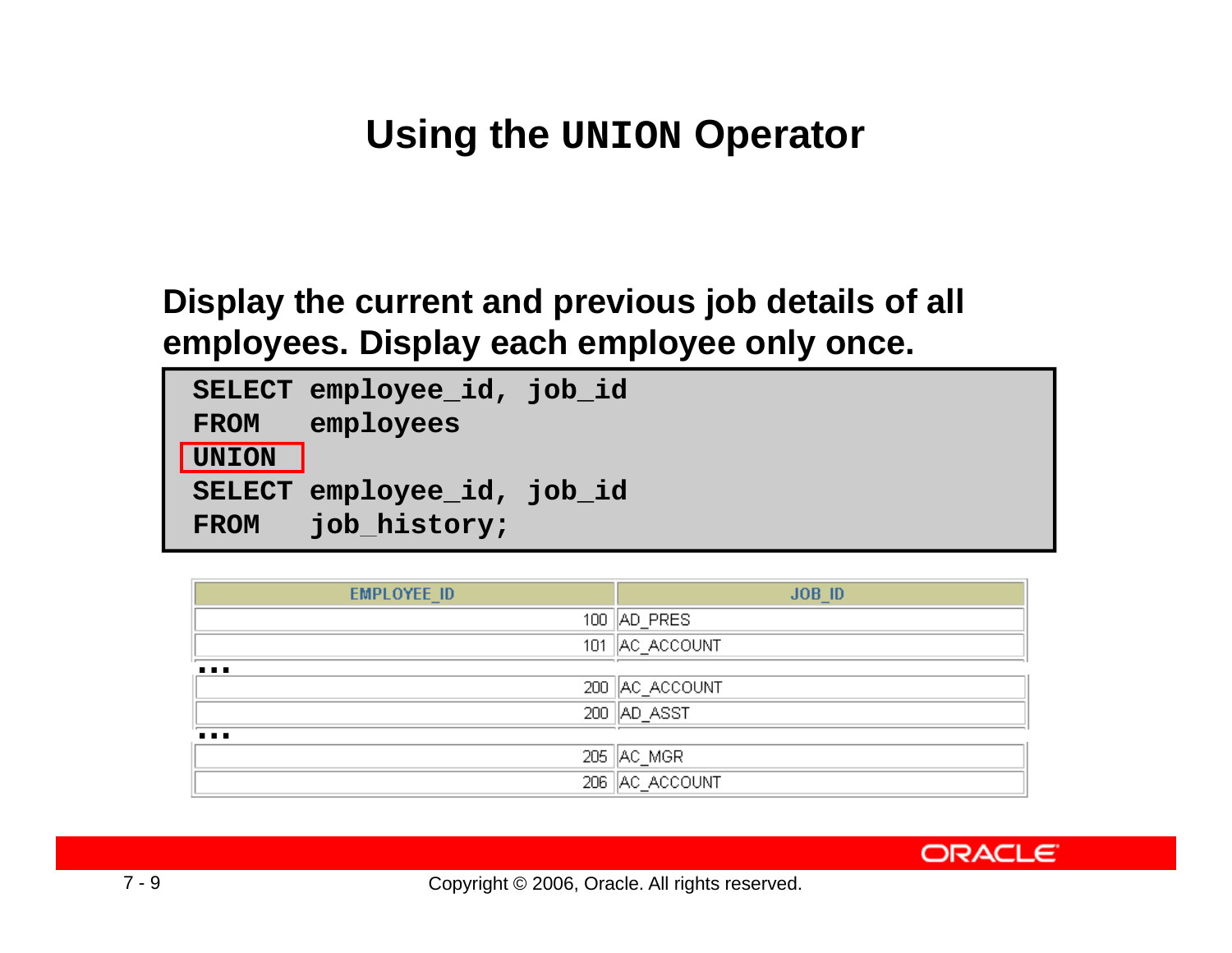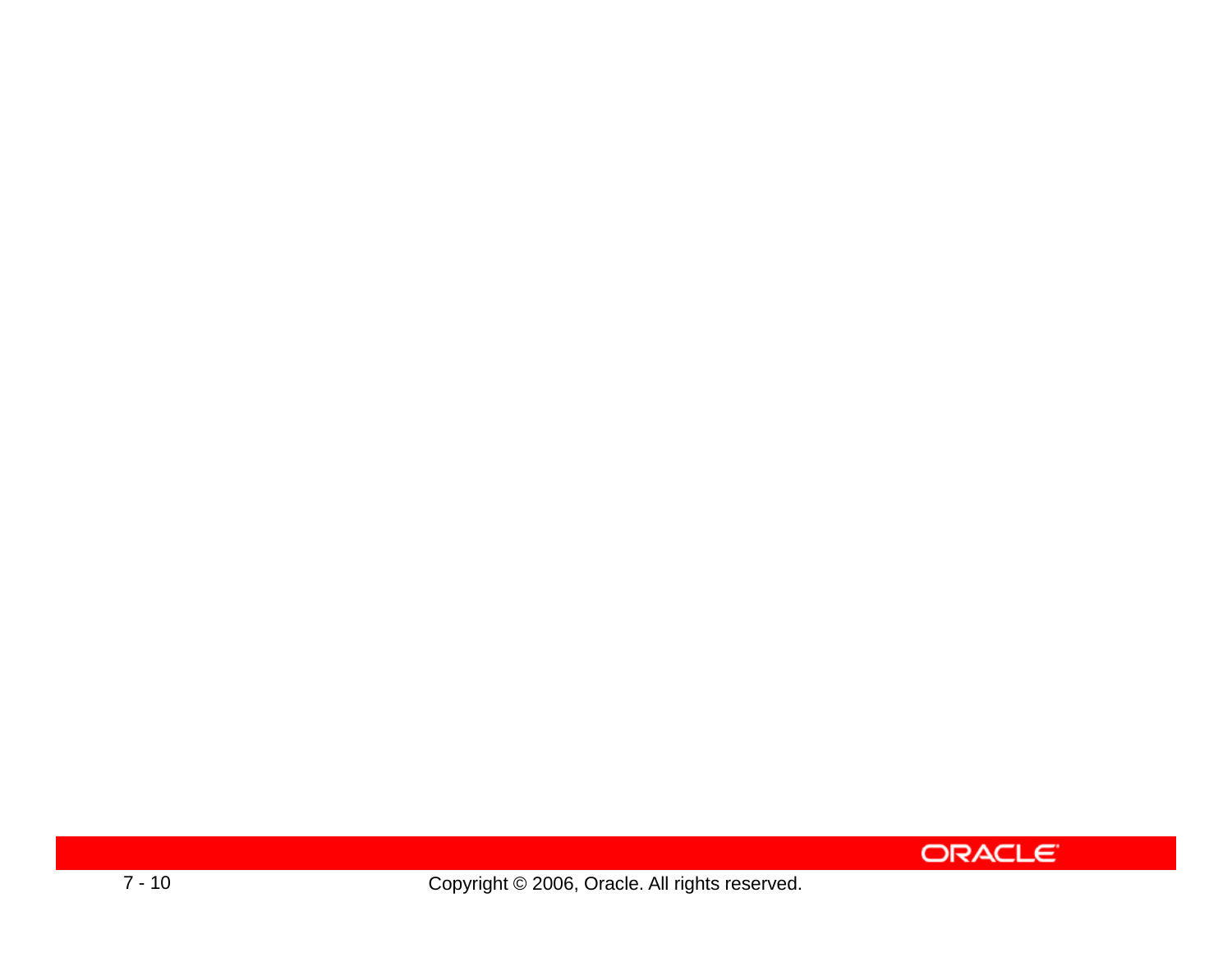#### **UNION ALL Operator**



**The UNION ALL operator returns results from both queries, including all duplications.**

Copyright © 2006, Oracle. All rights reserved.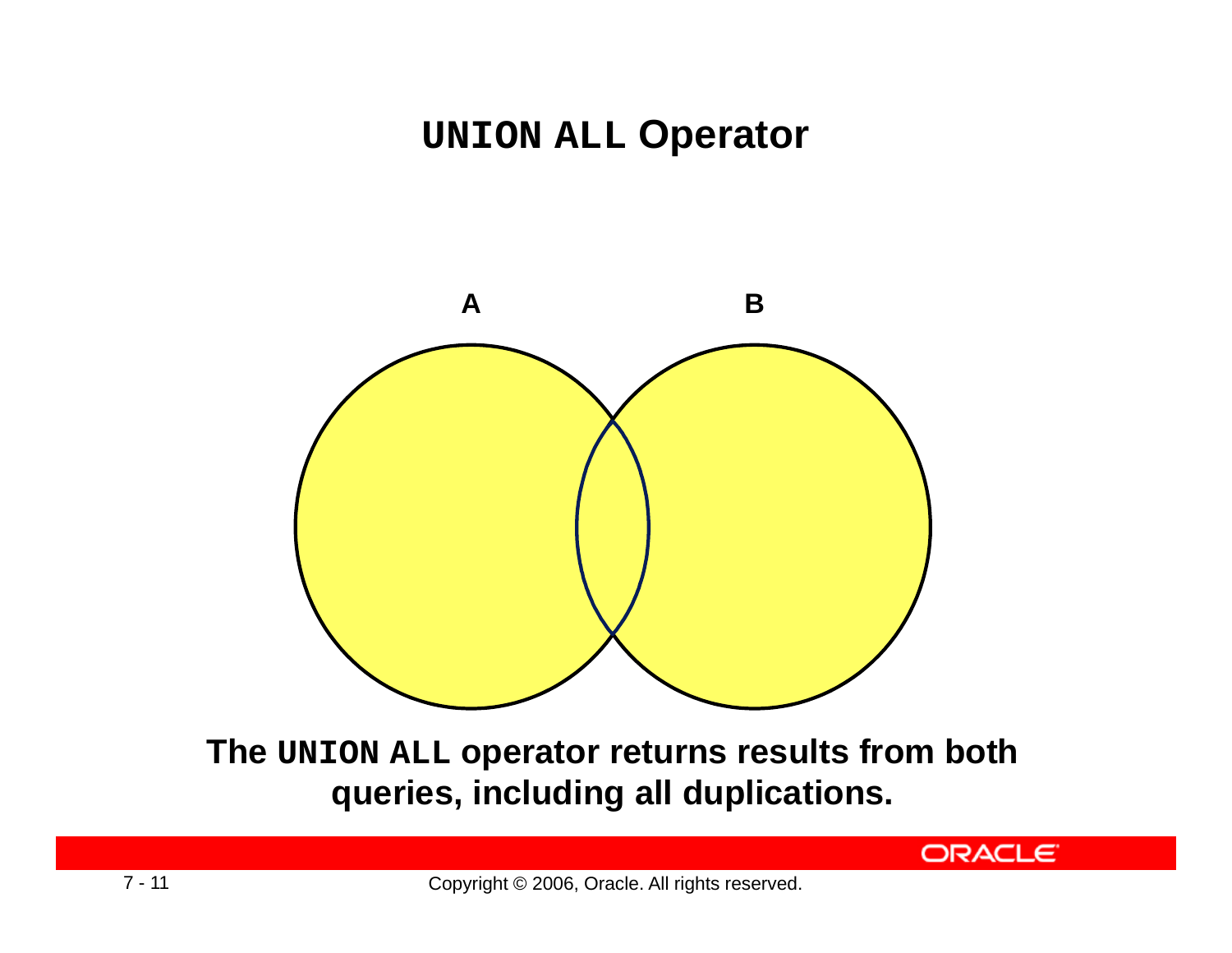## **Using the UNION ALL Operator**

#### **Display the current and previous departments of all employees.**

| SELECT employee_id, job_id, department_id |
|-------------------------------------------|
| FROM employees                            |
| UNION ALL                                 |
| SELECT employee_id, job_id, department_id |
| job history<br><b>FROM</b>                |
| ORDER BY employee id;                     |

| <b>EMPLOYEE ID</b> | JOB ID           | <b>DEPARTMENT ID</b> |
|--------------------|------------------|----------------------|
|                    | $100$ $ AD$ PRES | 90                   |
|                    | 101 AD_VP        | 90                   |
| .                  |                  |                      |
|                    | 200 AD_ASST      | 10                   |
|                    | 200 AD_ASST      | 90                   |
|                    | 200 AC_ACCOUNT   | 90                   |
| .                  |                  |                      |
|                    | 205 AC_MGR       | 110                  |
|                    | 206 AC ACCOUNT   | 110                  |

30 rows selected.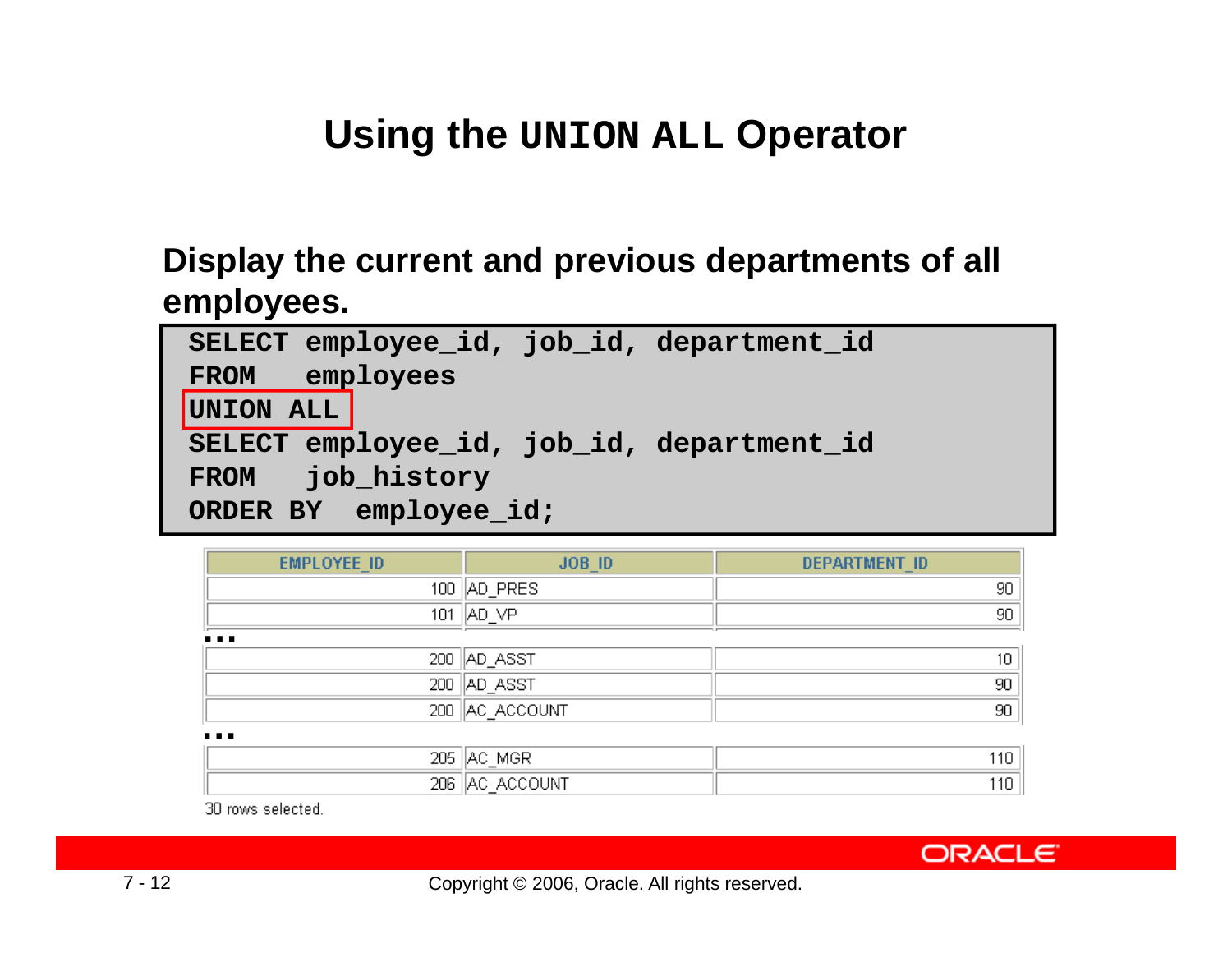#### **INTERSECT Operator**



**common to both queries.**

Copyright © 2006, Oracle. All rights reserved.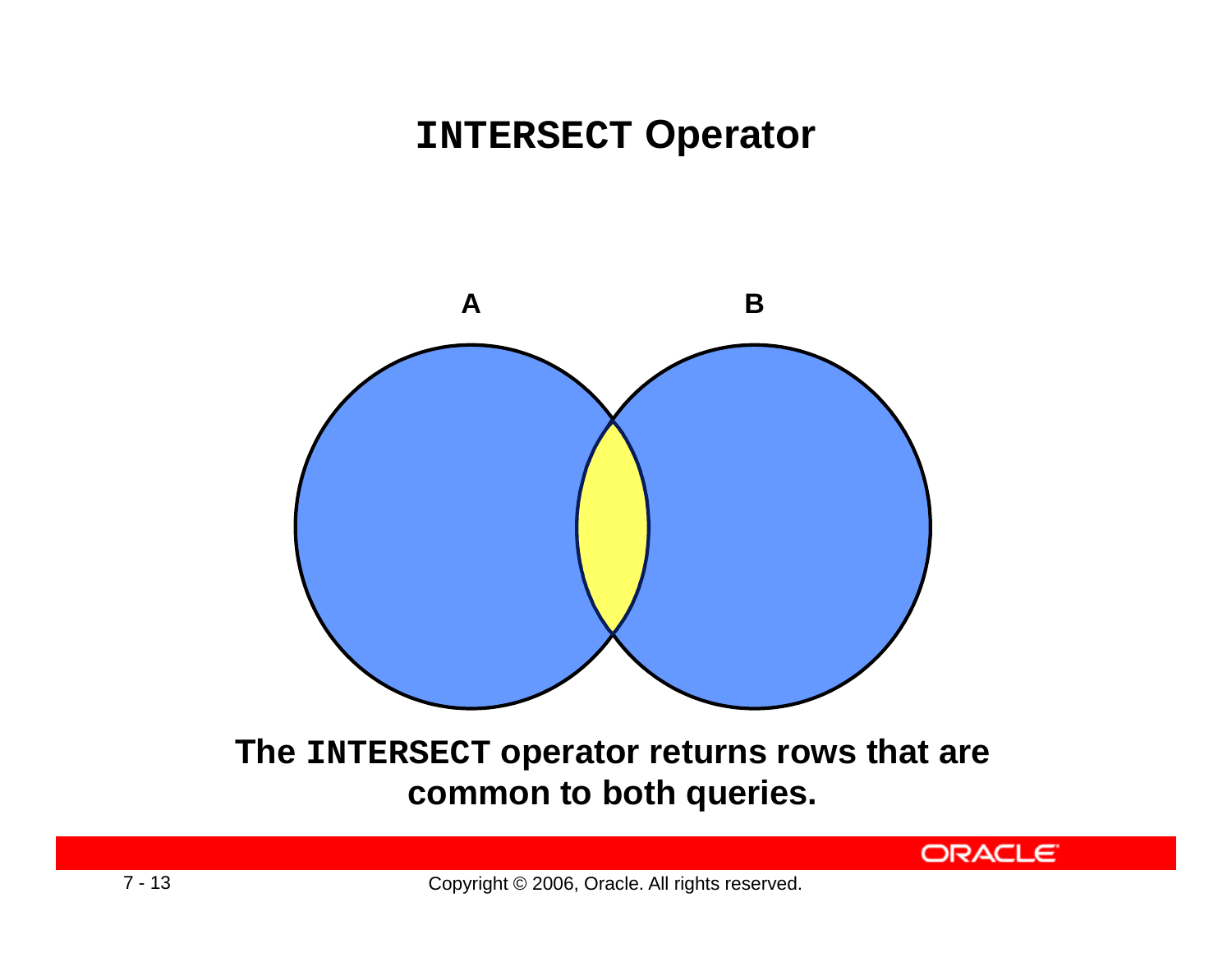#### **Using the INTERSECT Operator**

**Display the employee IDs and job IDs of those employees IDs IDs who currently have a job title that is the same as their job title when they were initially hired (that is, they changed**  jobs but have now gone back to doing their original job).

```
SELECT employee id job id  employee_id, job_id
FROM employees
INTERSECTSELECT employee_id, job_id
FROM job_history;
```

| <b>EMPLOYEE ID</b> |     | <b>JOB</b><br>ID |
|--------------------|-----|------------------|
|                    | 176 | SA REP           |
|                    | 200 | ASST<br> AD<br>- |

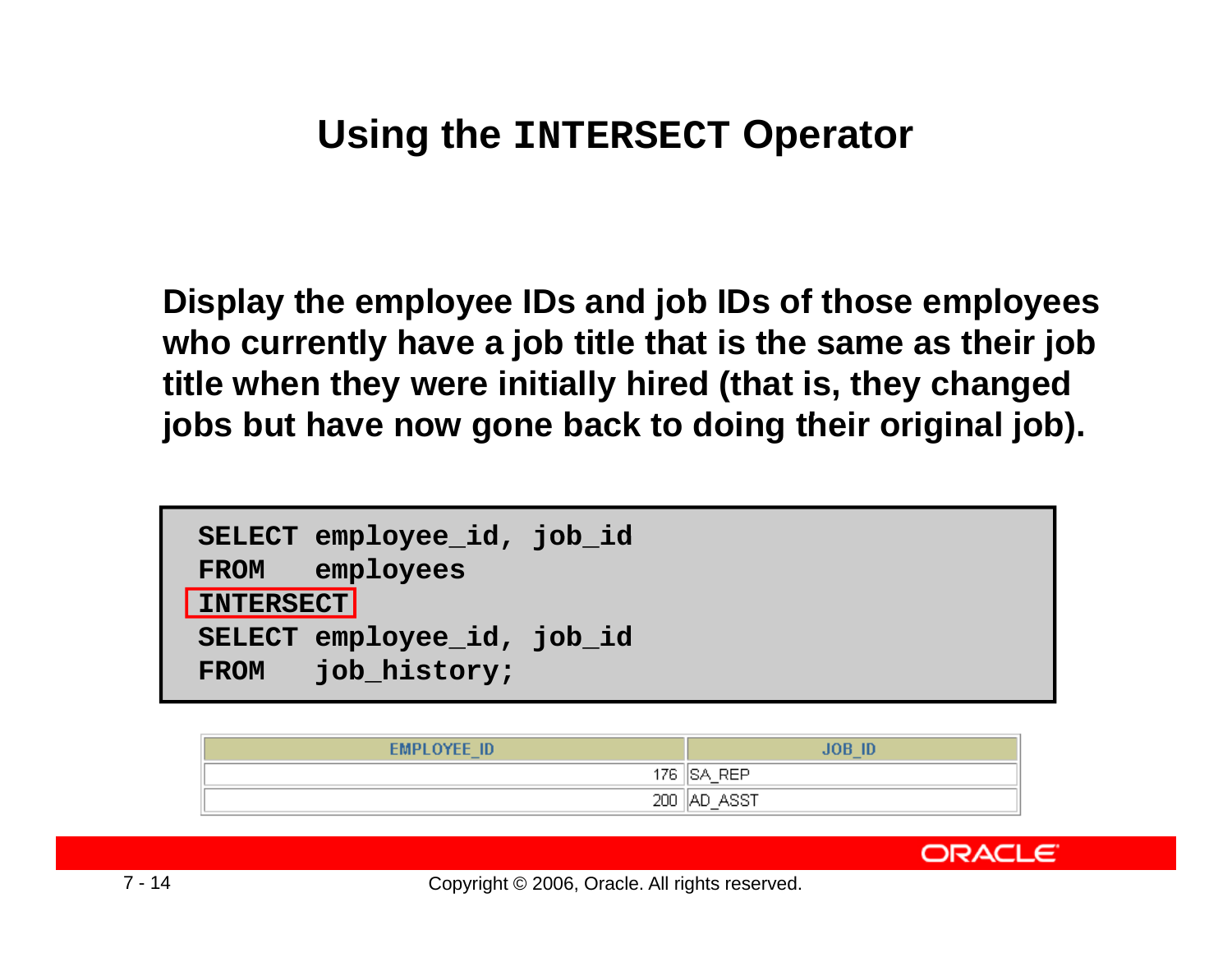## **MINUS Operator**



**The MINUS operator returns rows in the first query that are not present in the second query.**

Copyright © 2006, Oracle. All rights reserved.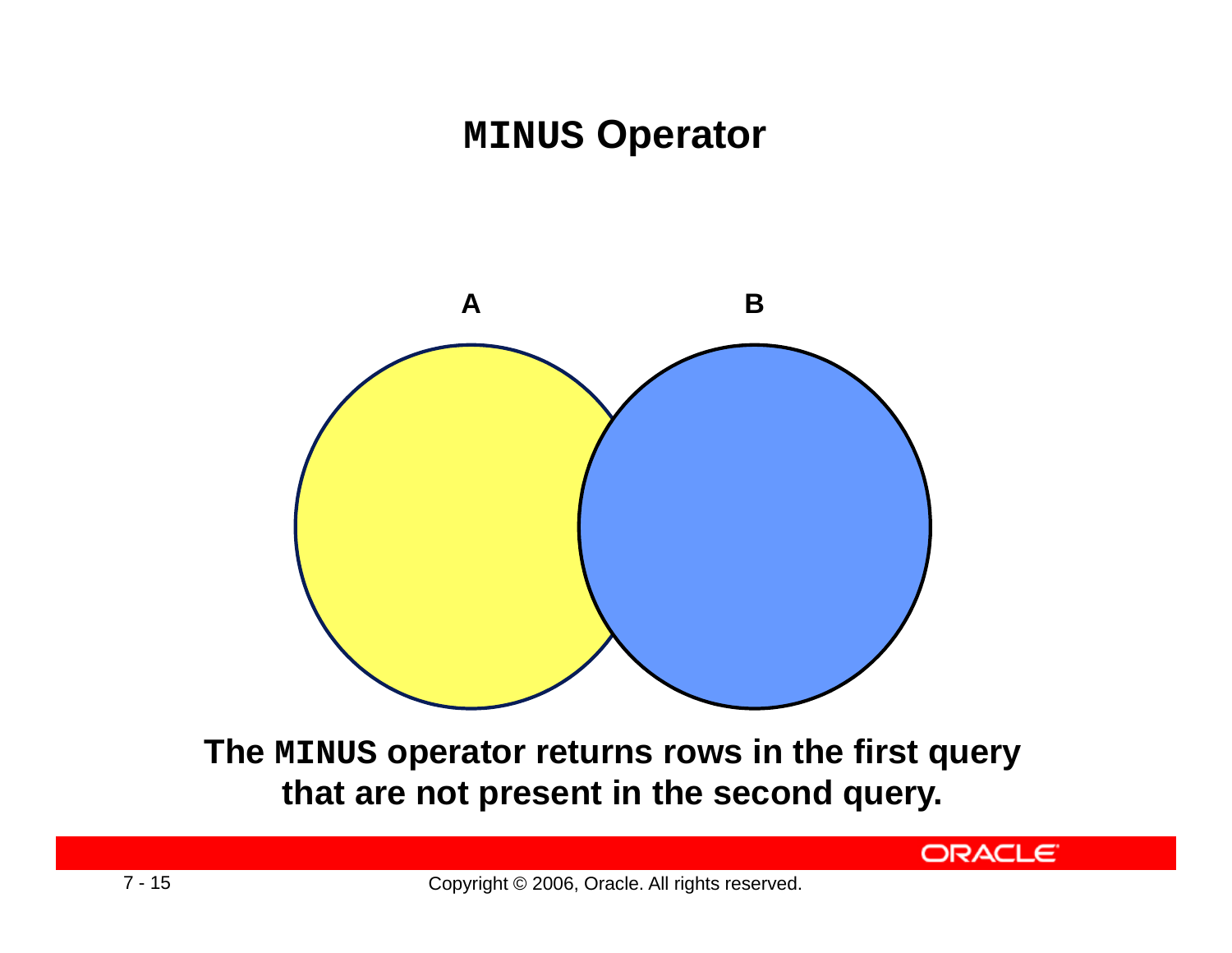## **MINUS Operator**

#### **Display the employee IDs of those employees who have not changed their jobs even once.**

|              | SELECT employee_id |
|--------------|--------------------|
| <b>FROM</b>  | employees          |
| <b>MINUS</b> |                    |
|              | SELECT employee id |
| <b>FROM</b>  | job history;       |

|                                                                                                                                    | EMPLOYEE_ID |     |
|------------------------------------------------------------------------------------------------------------------------------------|-------------|-----|
|                                                                                                                                    |             | 100 |
|                                                                                                                                    |             | 103 |
|                                                                                                                                    |             | 104 |
|                                                                                                                                    |             | 107 |
| $\begin{array}{c} \bullet \hspace{1.6mm} \bullet \hspace{1.6mm} \bullet \hspace{1.6mm} \bullet \hspace{1.6mm} \bullet \end{array}$ |             |     |
|                                                                                                                                    |             | 205 |
|                                                                                                                                    |             | 206 |

15 rows selected.

Copyright © 2006, Oracle. All rights reserved.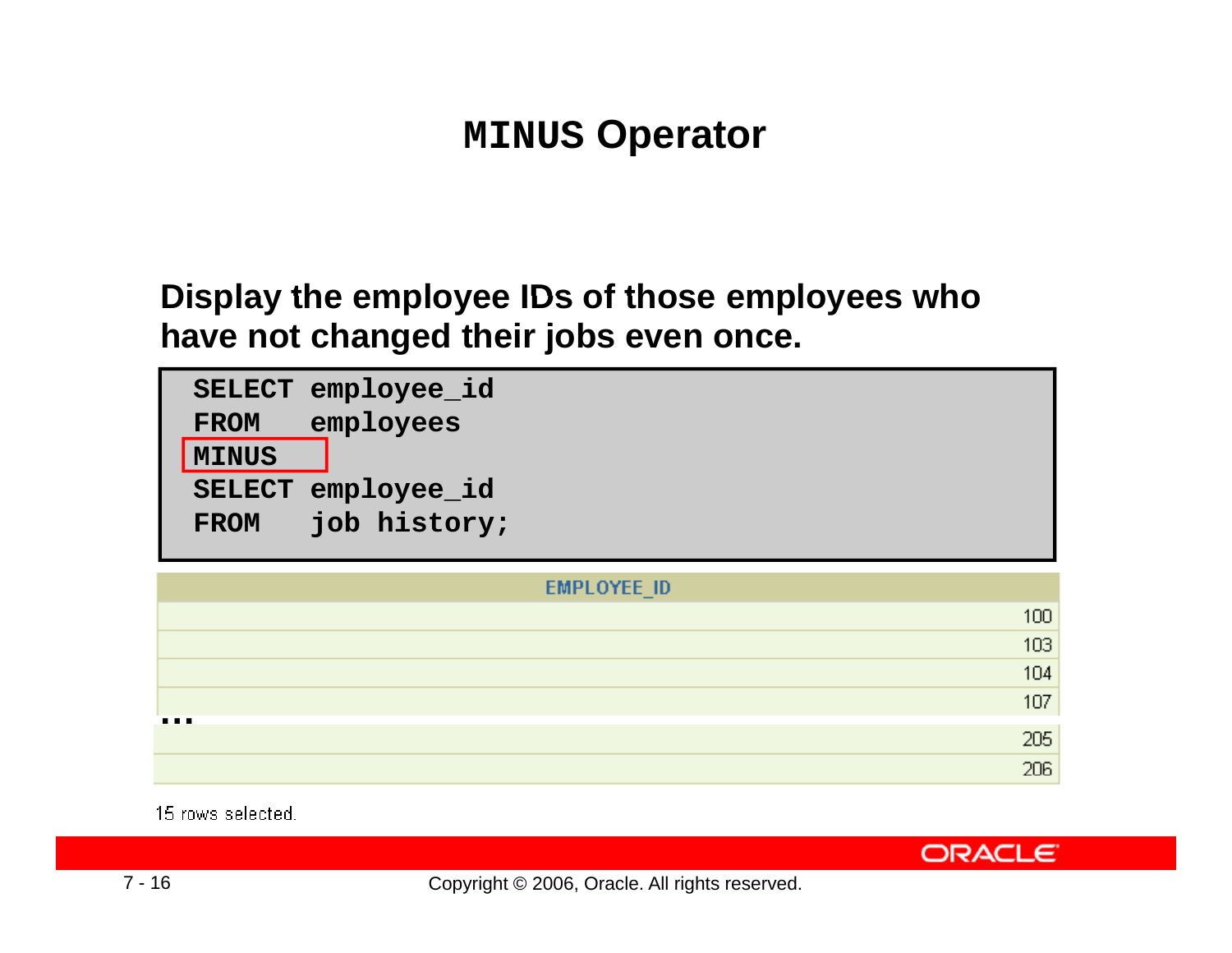# **Set Operator Guidelines**

- • **The expressions in the SELECT lists must match in match number and data type.**
- $\bullet$  **Parentheses can be used to alter the sequence of execution.**
- $\bullet$  **The ORDER BY clause:**
	- **Can appear only at the very end of the statement**
	- **Will accept the column name, aliases from the first SELECT statement, or the positional notation**

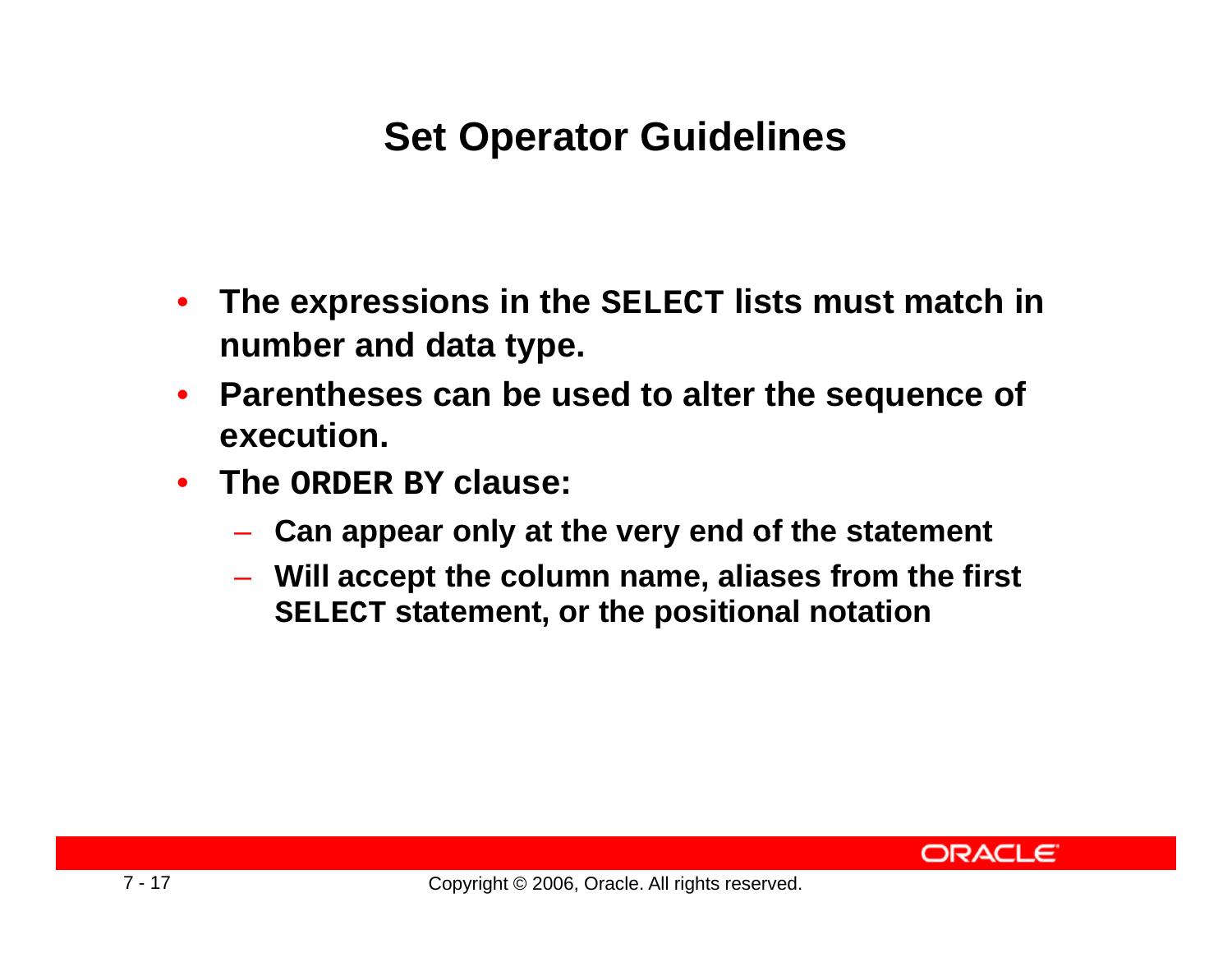## **The Oracle Server and Set Operators**

- • **Duplicate rows are automatically eliminated except in UNION ALL.**
- **Column names from the first query appear in the result.**
- $\bullet$  **The output is sorted in ascending order by default exce pt in UNION ALL.**

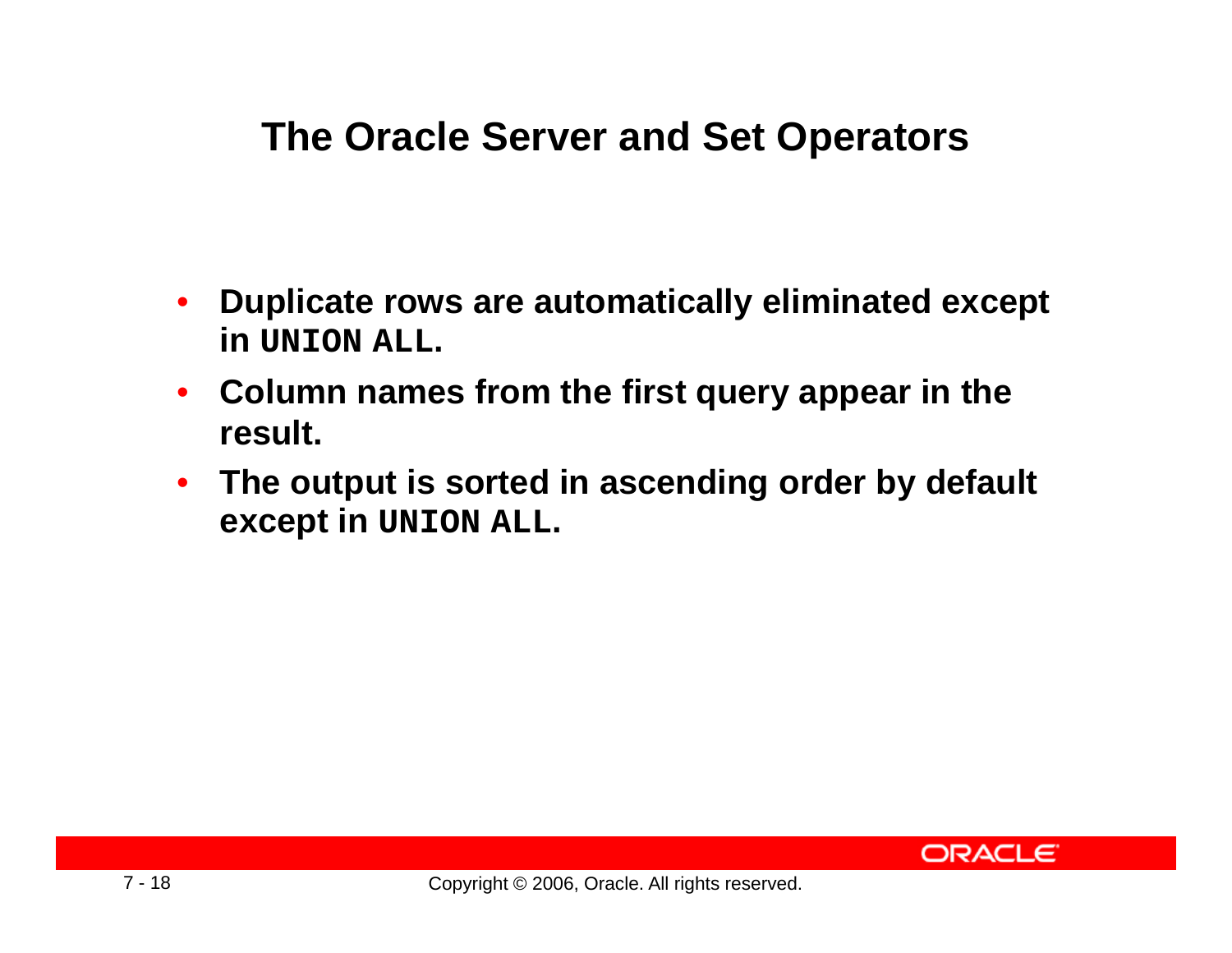### **Matching the SELECT Statements**

#### **Using the UNION operator, display the department ID, l ti d hi d t f ll l location, and hire date for all employees.**

|              | SELECT department id, TO NUMBER(null)            |
|--------------|--------------------------------------------------|
|              | location, hire date                              |
| <b>FROM</b>  | employees                                        |
| <b>UNION</b> |                                                  |
|              | SELECT department id, location id, TO DATE(null) |
| <b>FROM</b>  | departments;                                     |

| <b>DEPARTMENT ID</b> | <b>LOCATION</b> | <b>HIRE DATE</b> |
|----------------------|-----------------|------------------|
| 10                   | 1700            |                  |
| 10                   |                 | 17-SEP-87        |
| 20                   | 1800            |                  |
| 20                   |                 | 17-FEB-96        |
| .                    |                 |                  |
| 110                  | 1700            |                  |
| 110                  |                 | 07-JUN-94        |
| 190                  | 1700            |                  |
|                      |                 | 24-MAY-99        |

27 rows selected.

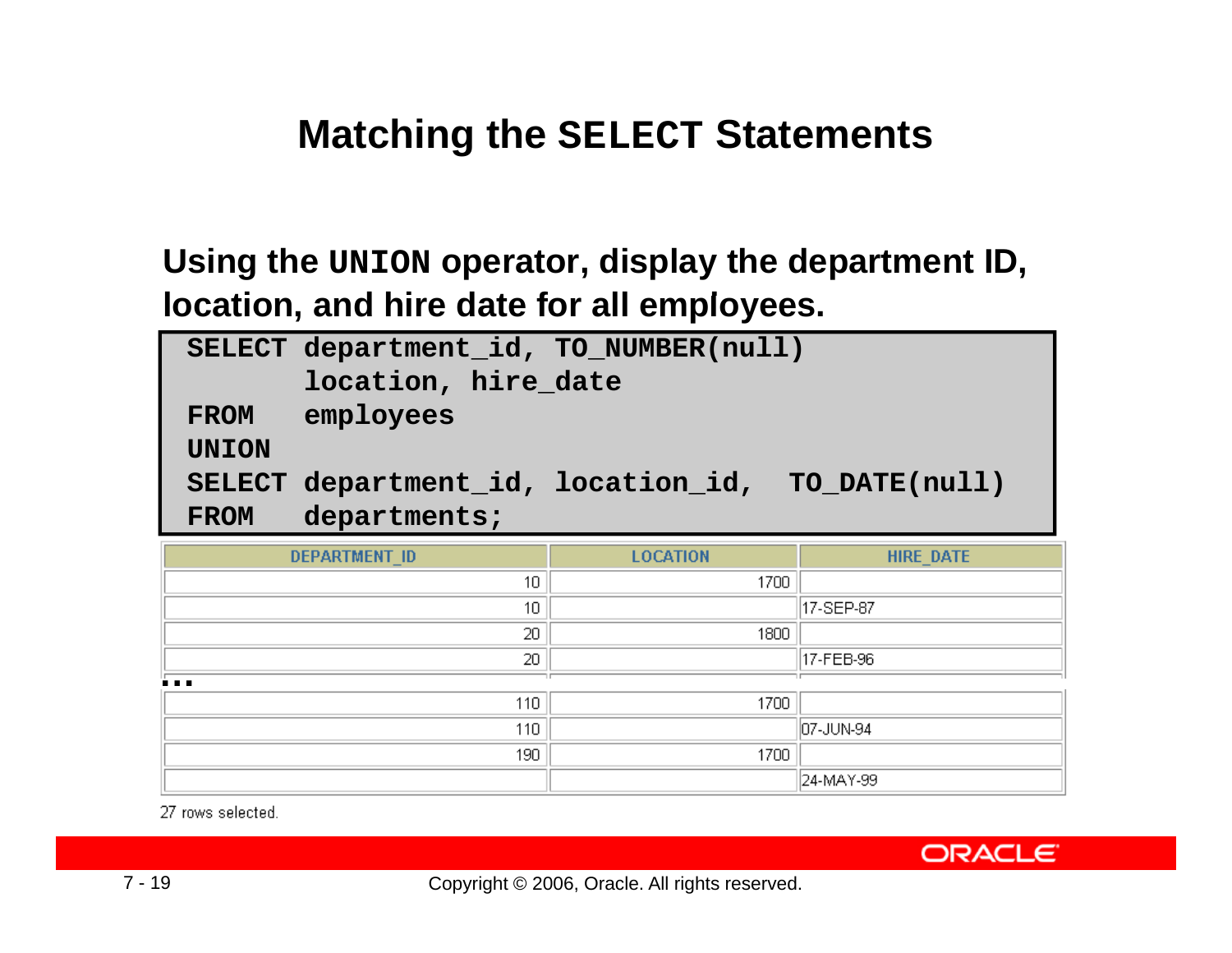# **Matching the SELECT Statement: E l xamp e**

**Using the UNION operator display the employee ID job ID operator, ID, ID, and salary of all employees.**

|              |                               | SELECT employee_id, job_id, salary |
|--------------|-------------------------------|------------------------------------|
| <b>FROM</b>  | employees                     |                                    |
| <b>UNION</b> |                               |                                    |
|              | SELECT employee_id, job id, 0 |                                    |
| <b>FROM</b>  | job_history;                  |                                    |

| <b>EMPLOYEE ID</b> | <b>JOB ID</b>       | <b>SALARY</b> |
|--------------------|---------------------|---------------|
| 100                | $\parallel$ AD PRES | 24000         |
| 101                | $ $ AC_ACCOUNT      |               |
| 101                | $\parallel$ AC MGR  |               |
| .                  |                     |               |
|                    | 205    AC_MGR       | 12000         |
|                    | 206 AC_ACCOUNT      | 8300          |

30 rows selected.

Copyright © 2006, Oracle. All rights reserved.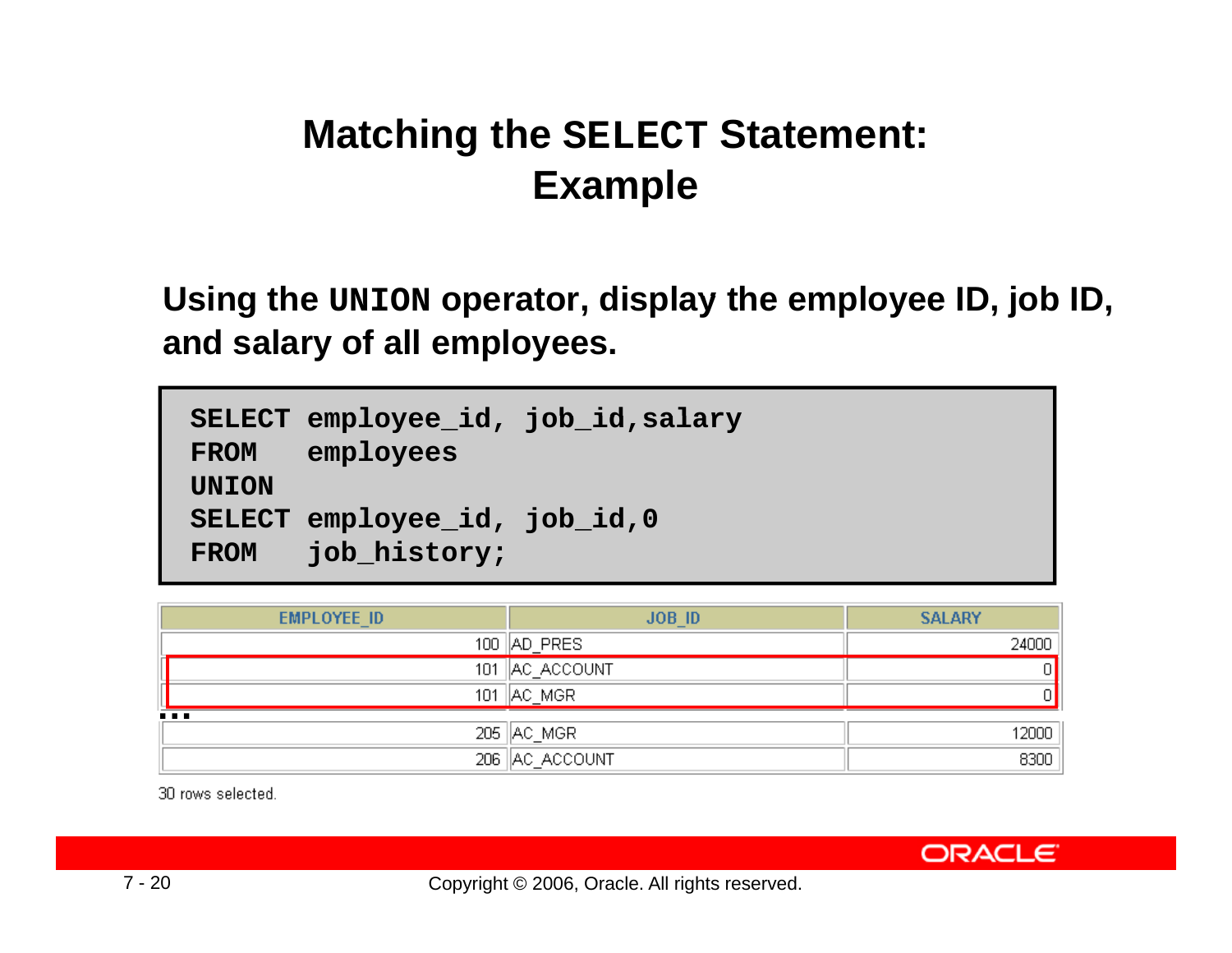## **Controlling the Order of Rows**

#### **Produce an English sentence using two UNION operators operators.**

**COLUMN a\_dummy NOPRINT SELECT 'sin g y ,\_y ' AS "My dream" , 3 a dummy FROM dualUNIONSELECT 'I''d like to teach', 1 a\_dummy FROM dualUNION SELECT 'the world to', 2 a\_dummy FROM dualORDER BY a\_dummy;**

|                     | My dream |
|---------------------|----------|
| l'd like to teach l |          |
| the world to        |          |
| sing                |          |

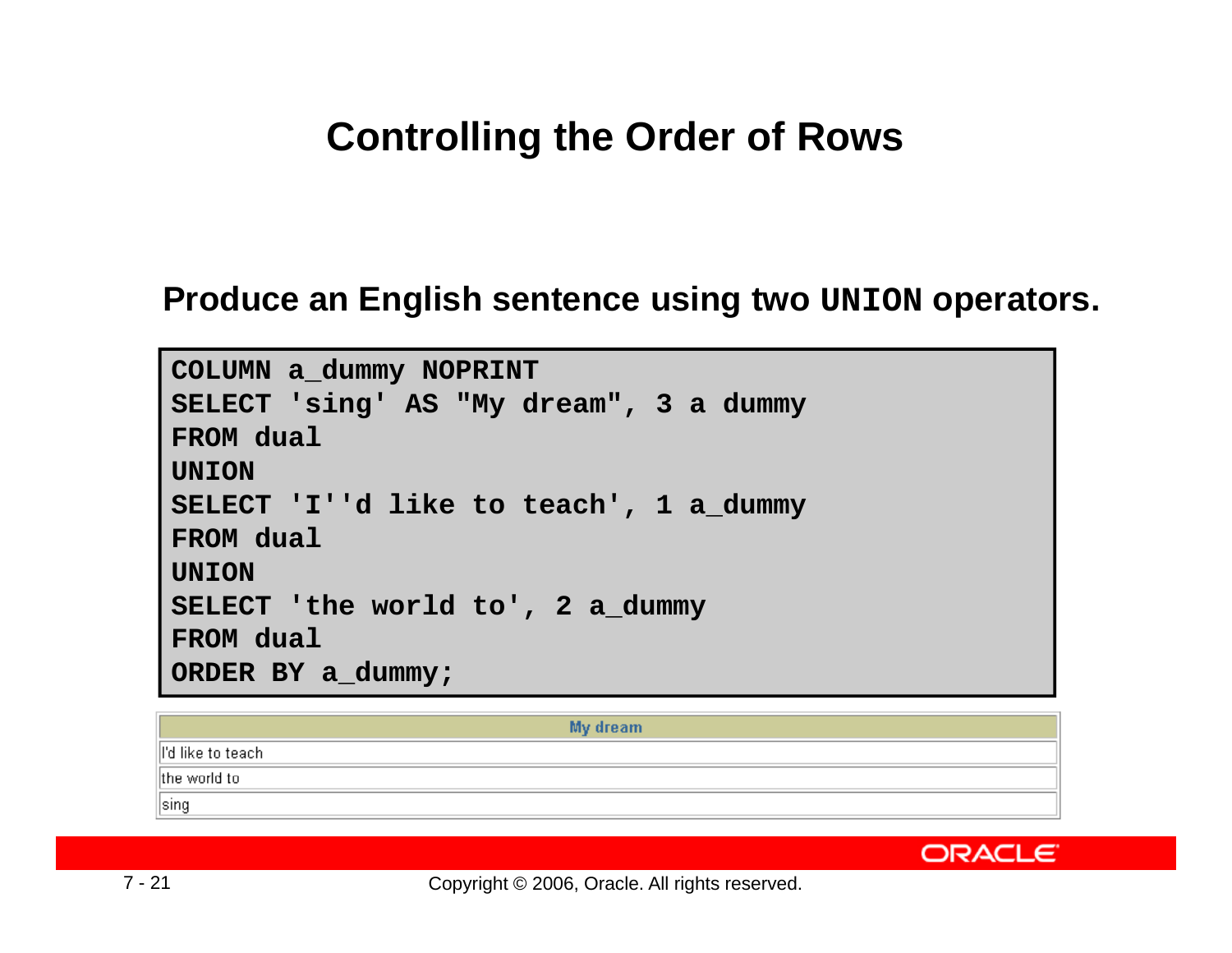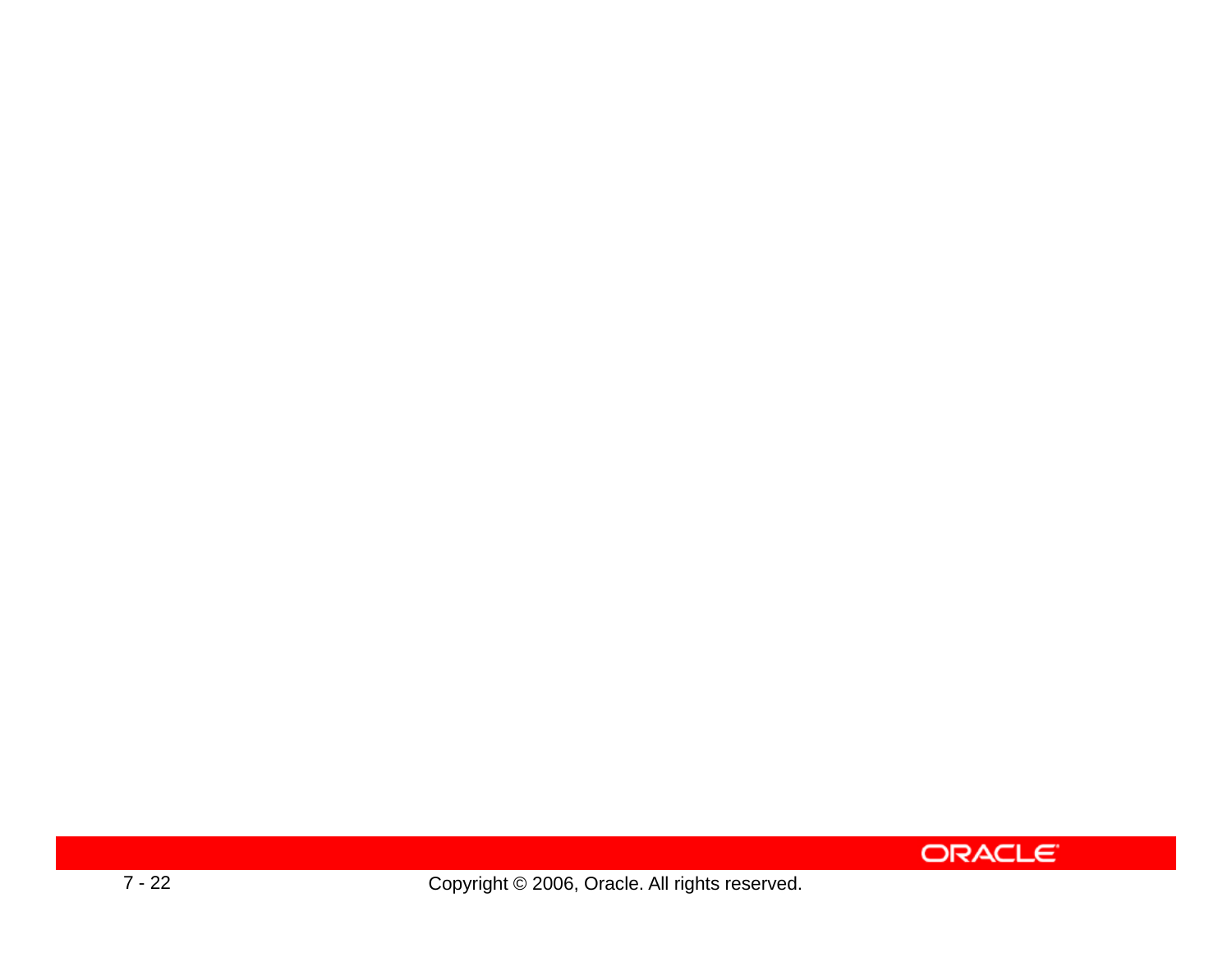# **Summary**

**In this lesson you should have learned how to: lesson,** 

- •**Use UNION to return all distinct rows**
- • **Use UNION ALL to return all rows, including duplicates**
- **Use INTERSECT to return all rows that are shared by both queries**
- **Use MINUS to return all distinct rows that are selected by the first query but not by the second**
- $\bullet$ **Use ORDER BY only at the very end of the statement**